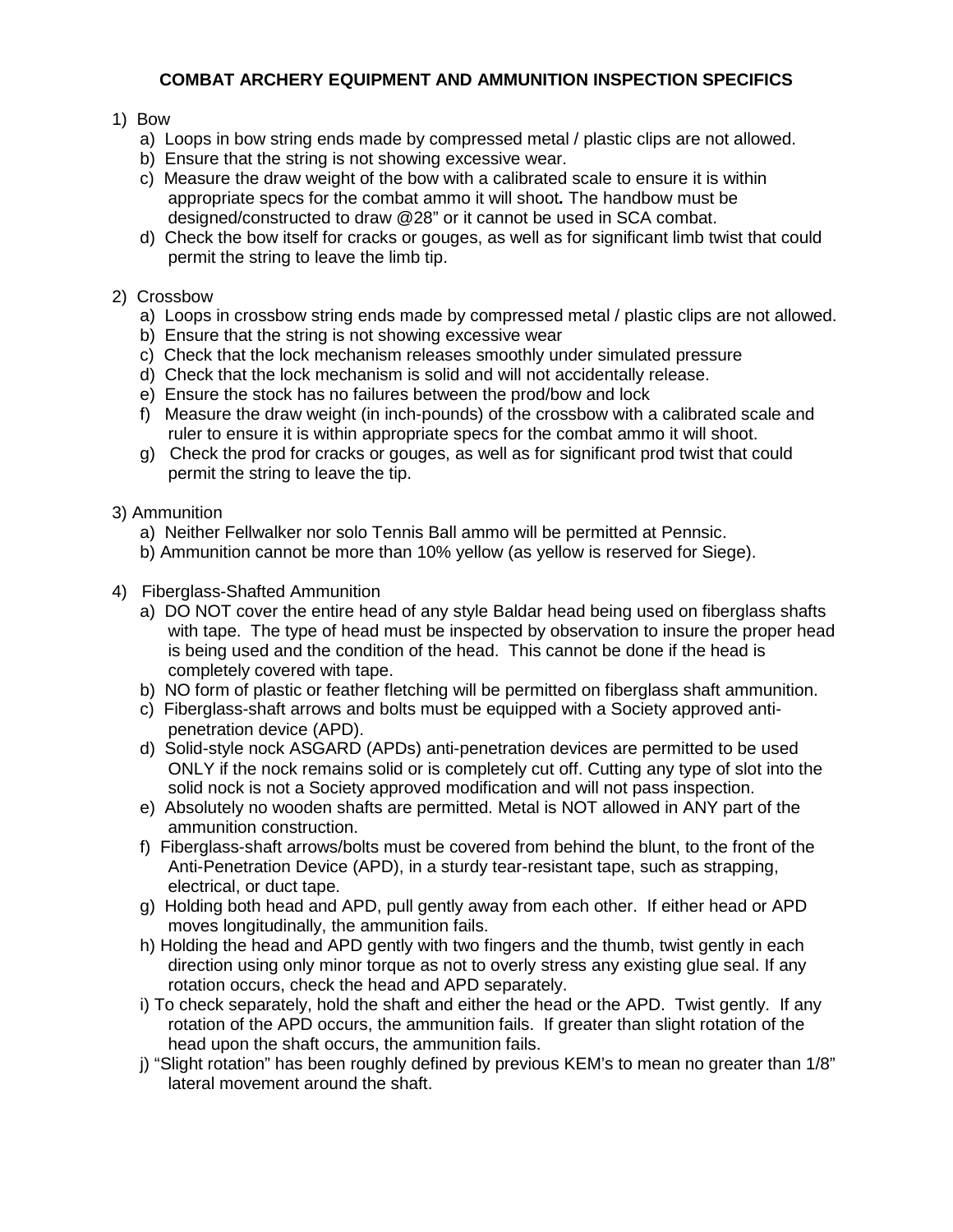- k) If ammunition is a type using foam on the tip, check that the foam tip cannot be forced more than  $\frac{1}{2}$  inch into a legal faceguard. If penetration COULD occur more than  $\frac{1}{2}$  inch inside a grill, the ammunition fails.
- l) Check the shaft for signs of cracking or other failure.
- m) Check that ammo is properly labeled and taped.
- n) Length
	- i) Arrows have a maximum length of 28 inches. This is measured from where the bow string touches the APD to the base of the head. The 28 inches length is the maximum length; a shorter length may be used for those having a shorter draw length.
	- ii) Crossbow Bolts have a maximum length of 28 inches. This is measured from where the prod string touches the APD to the base of the head. There is no minimum length for a crossbow bolt. Past history has shown crossbow bolts around 14 inches fly well and work on most crossbows.

## 5) Tubular Ammunition

- a) Shafts
	- i) Combat archery arrows and bolts must be made out of 100 PSI OR 125 PSI irrigation/ water pipe or tubing (Sil-o-Flex or equivalent) with a one inch ID or 1.25 inch OD. **If 100 psi pipe - the material must be manufactured from plastic formula PE 3408, PE3608 or PE3710.**

#### **If 125 psi pipe - the material must be manufactured from plastic formula PE4710.**

- ii) Tubular shaft ammunition is NOT permitted to have any slits or cuts into the shaft. A  $\frac{1}{2}$  inch nock is permitted on the end of the shaft.
- b) Length
	- i) Arrows have a maximum length of 28 inches. This is measured from where the bow string touches the end of the tube or the nock to the base of the head. The 28 inches length is the maximum length; a shorter length may be used for those having a shorter draw length.
	- ii) Crossbow Bolts have a maximum length of 28 inches. This is measured from where the prod string touches the APD to the base of the head. There is no minimum length for a crossbow bolt. Past history has shown crossbow bolts around 14 inches fly well and work on most crossbows.

## c) Tips

- i) There are only three (3) approved tips for use on tubular (sil-o-flex or equivalent)
- combat shafts: Modified Baldar Blunts, Rubber Stoppers (6.5 size) and tennis balls. ii) Modified Baldar Blunts
	- (a) Any classic style of Baldar Blunt can be used in this manner, whether 1 or 2 piece mold or designed for fiberglass or wood.
	- (b) Older or newer style "egg" shaped Baldar Blunts are not approved for use on tubular (sil-o-flex or equivalent) combat shafts.
	- (c) The modified Baldar Blunt must be slipped 1/2 inch over the tubular (sil-o-flex or equivalent) shaft.
	- (d) Baldar Blunts should be modified by separating / cutting the fins from the outer collar, but the outer collar must remain intact.
	- (e) The modified Baldar must be securely taped to the tubular shaft.
- iii) Rubber Stoppers
	- (a) A rubber stopper, size 6.5 should be used (preferably with a  $\frac{1}{4}$ " inch hole in the center to allow greater compression into the shaft).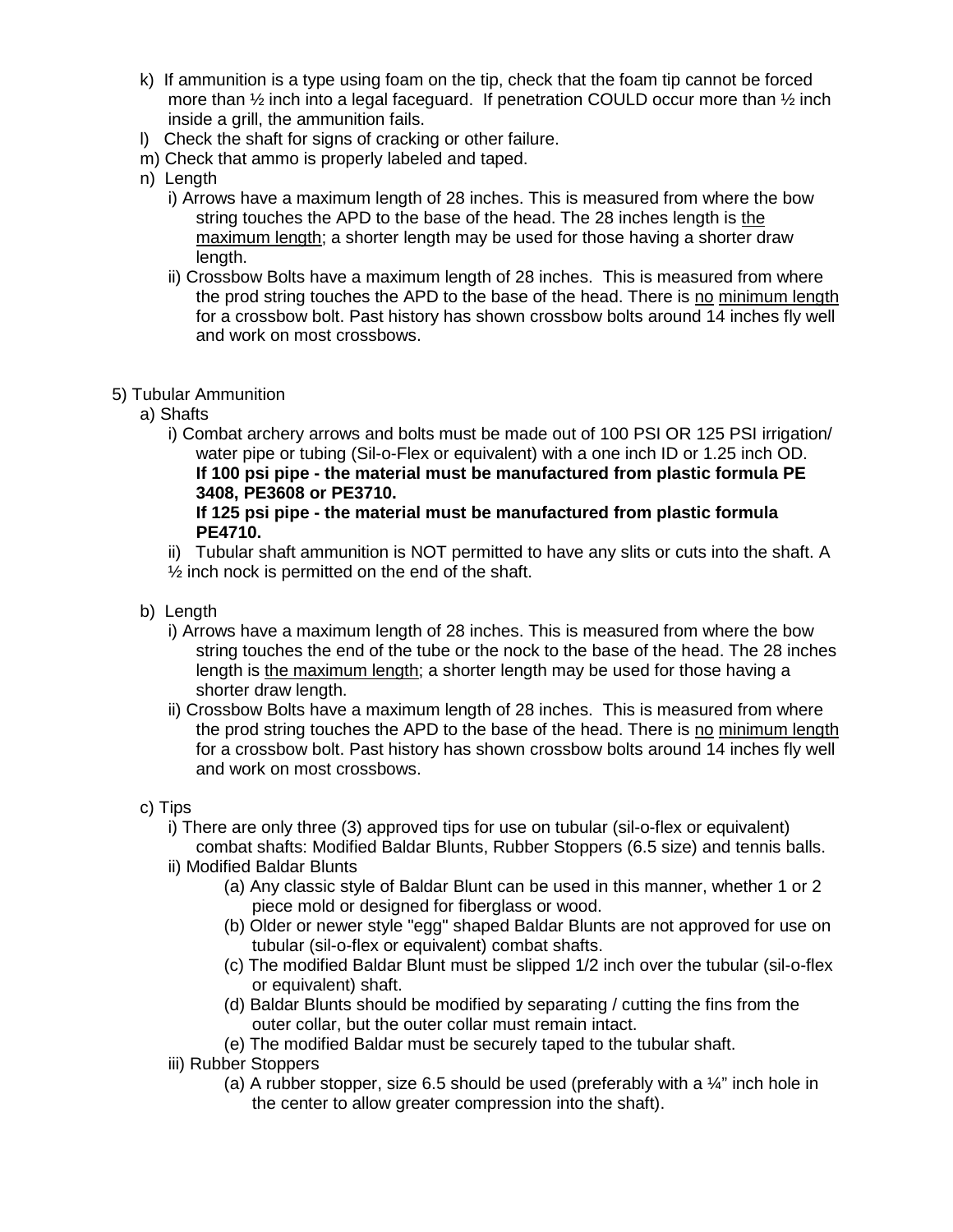- (b) The stopper must be inserted  $\frac{1}{2}$ " inch into the shaft.
- (c) It is suggested to use the white/off-white rubber stoppers that are gum rubber because they are softer and compress better than the neoprene.
- (d) The Rubber Stopper Head must be secured in the Shaft (2 Methods)
	- 1. Fiberglass-reinforced (strapping) tape: suggested best method**:**
		- a. The rubber stopper must be secured with several pieces of fiberglassreinforced (strapping) tape that will cross each other on the top of the stopper.
		- b. Each piece of tape must start from at least 1 inch down the shaft, go up over the tip and then back down the other side of the shaft at least 1 inch.
	- 2. Traditional Lacing Method for rubber stoppers: method permitted but not as good as taping method
		- a. Four small holes must be drilled in the shaft just below the stopper.
		- b. The rubber stopper must be attached with 1/8 or less diameter strong cord.
		- c. Two pieces of cord must be crossed through the shaft underneath the base, over the stopper then tied securely. The knots must be located on the side of the blunt and not on the tip. (A touch of glue on the knots helps keep them from loosening up)
		- d. The cord must be securely taped to the rubber stopper.
- iii) Tennis Balls
	- (a) Tennis balls are not permitted to have any slits or holes.
	- (b) The tennis ball must be secured to the shaft with small strong cord.
	- (c) Four small holes must be drilled in the shaft approximately  $\frac{1}{2}$  inch from the end.
	- (d) Two pieces of cord must run through the shaft and cross over the tip of the tennis ball.
	- (e)The cord must be tied securely with the knots on the side (not the tip) of the tennis ball.
	- (f) The cording and tennis ball must be securely taped in place.
	- (g) The entire head must be covered with duct tape.
- d) Foam
	- i) Resilient Foam: The Society Definition is: dense, plastic, closed-cell foam such as ethyl polymer.
	- ii) Both rubber stopper and Baldar Blunt heads must have resilient foam padding secured on the tip.
	- ii) Rubber stopper heads must also have a side wrap of foam.
	- iv) Resilient foam approximately the diameter of the stopper must be secured to the tip so that there is at least 1/2 inch and at most 1 1/4 inches thickness after taping. *Round disks of foam are strongly suggested instead of square pieces which have caused problems with the square corner of the foam and the helmet grill.*
	- v) The resilient foam must be securely attached.
	- vi) Side Wrap Required for Rubber Stopper (Note: Modified Baldar Blunt tips do not require side wraps.)
		- (a) The side wrap of resilient foam must extend from the tip of the padding to at least **½** inch over the tubular (Sil-o-flex or equivalent) shaft and be securely taped.
		- (b) The side wrap of resilient foam must be wrapped around the padding/stopper/shaft so that the ends meet without a gap and be secured with.
		- (c) The side wrap must be securely taped to the tubular (Sil-o-flex or equivalent) shaft.
		- (d) The total diameter of the final head assembly must be at least 1 **½** inch.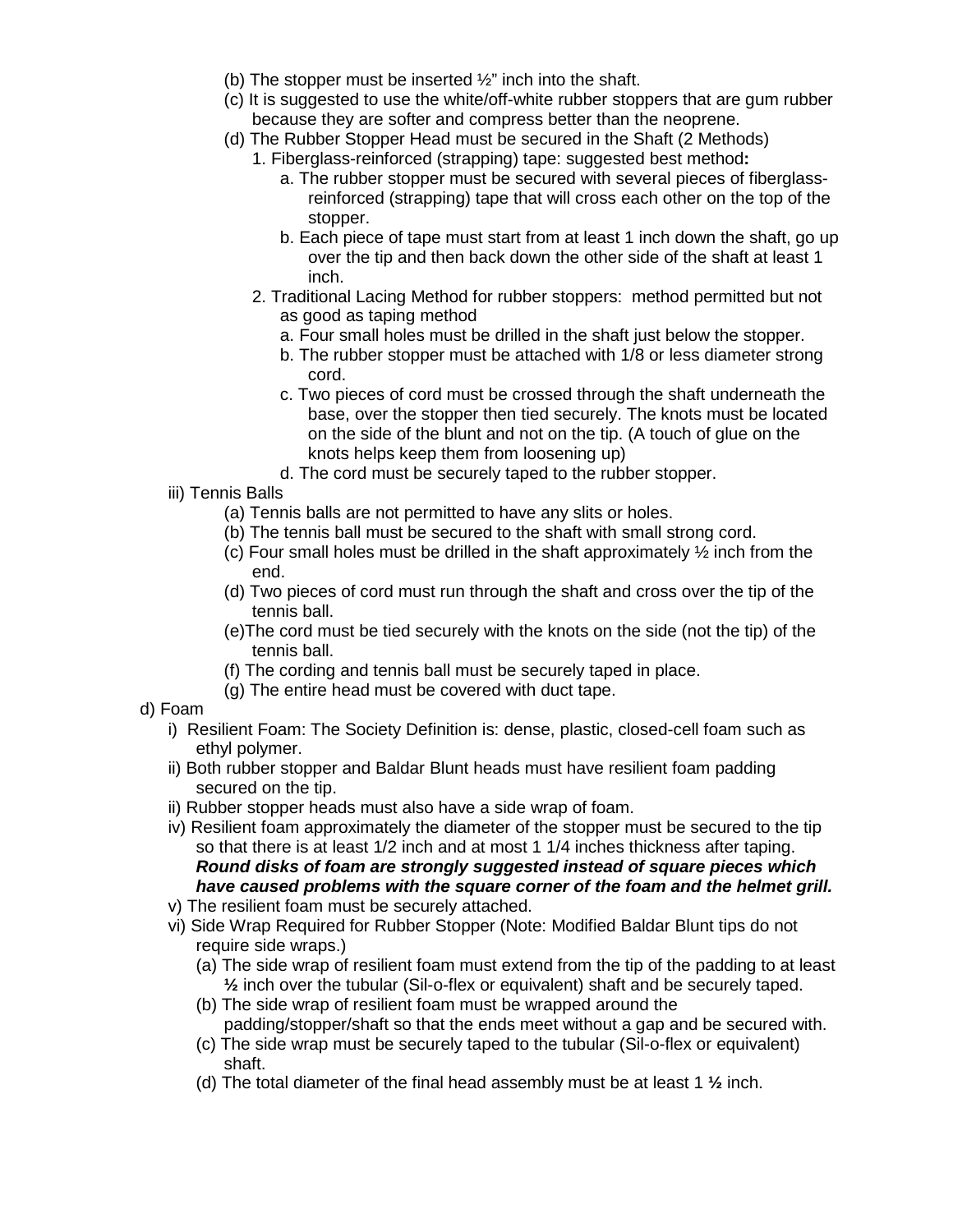- (e) It shall not be possible to force the head of any combat archery ammunition more than 1/2 inch into a legal face guard.
- e) Nocks
	- i) A nock may be cut into the tail end, but may be no deeper than **½** inch.
	- ii) No wooden nocks, wooden plugs, corks, pool noodles, tape or anything that closes off the end of the tubular ammunition will be permitted and are not legal to be used with tubular (Sil-o-flex /equivalent) ammunition at Pennsic.
	- iii) Nothing may be inserted into the shaft of tubular ammunition.

#### f) Fletching

- i) NO form of plastic or feather fletching will be permitted on tubular ammo.
- ii) Tubular shaft ammunition may have duct tape fletches as long as they are under  $\frac{1}{2}$ wide and securely attached.
- 6) The Pennsic Combat Archery Marshal In Charge, his Deputy and approved designees may inspect all combat archery equipment and ammunition to the enclosed "Pennsic Standard" which supersedes any Kingdom level. Any decision may be appealed utilizing the proper chain of command.

# **RULES SPECIFIC TO COMBAT ARCHERY**

1) On the Field

- a) All bows, crossbows, ammunition and conventions shall meet, at minimum, all Society standards for construction. They must also meet any additional restrictions described in this document, or restrictions declared by the Pennsic Combat Archery Marshal In Charge as needed.
- b) Combat archers need only a half gauntlet made to the standards for gauntlets but without finger protection.
- c) As with any weapons form, an archer may yield to an opponent, and archers should feel free to loudly express their "dead/yield" status. Courtesy taps delivered by an opponent should be accepted by the Combat Archery combatant as the gift they are. Likewise an opposing fighter throwing excessive or repeated blows into a "subdued/dead" opponent will face disciplinary action.
- d) Minimum range for a shot is "clears the bow".
- e) Targeting of the back of an individual (alone or in an organized unit) is prohibited. A cluster of folks may be targeted in THEIR situation 180 degrees and a rearward facing opponent shot thusly should accept the strike. This applies equally for an opponent who has rotated after release. But the actual specific targeting of the back side of any individual is prohibited.
- f) There is no limit on the amount of ammunition an archer may carry unless defined in a specific battle scenario.
- **g). For Pennsic 47 gleaning of tubular combat archery ammo will be not permitted.**
- h) Pavises shall follow the rules set forth in the current Society Combat Archery rules revision. A combat archer may carry and use shield or pavise; however, as long as they are carrying such, they cannot span (cock a crossbow or draw a handbow) nor loose their weapon.
- i) Archers may have a backup weapon on them, but MAY NOT draw it until their bow has been safely disposed of (taken off the field, discarded in a low traffic area, handed to another combatant, etc.). A crossbow must be placed outside the combat area or in the keeping of another combatant who will accept it before drawing a back up weapon. Upon drawing a backup weapon to enter combat, both hands must be appropriately armored.
- 2) Bow/Crossbow Using Fiberglass Shafts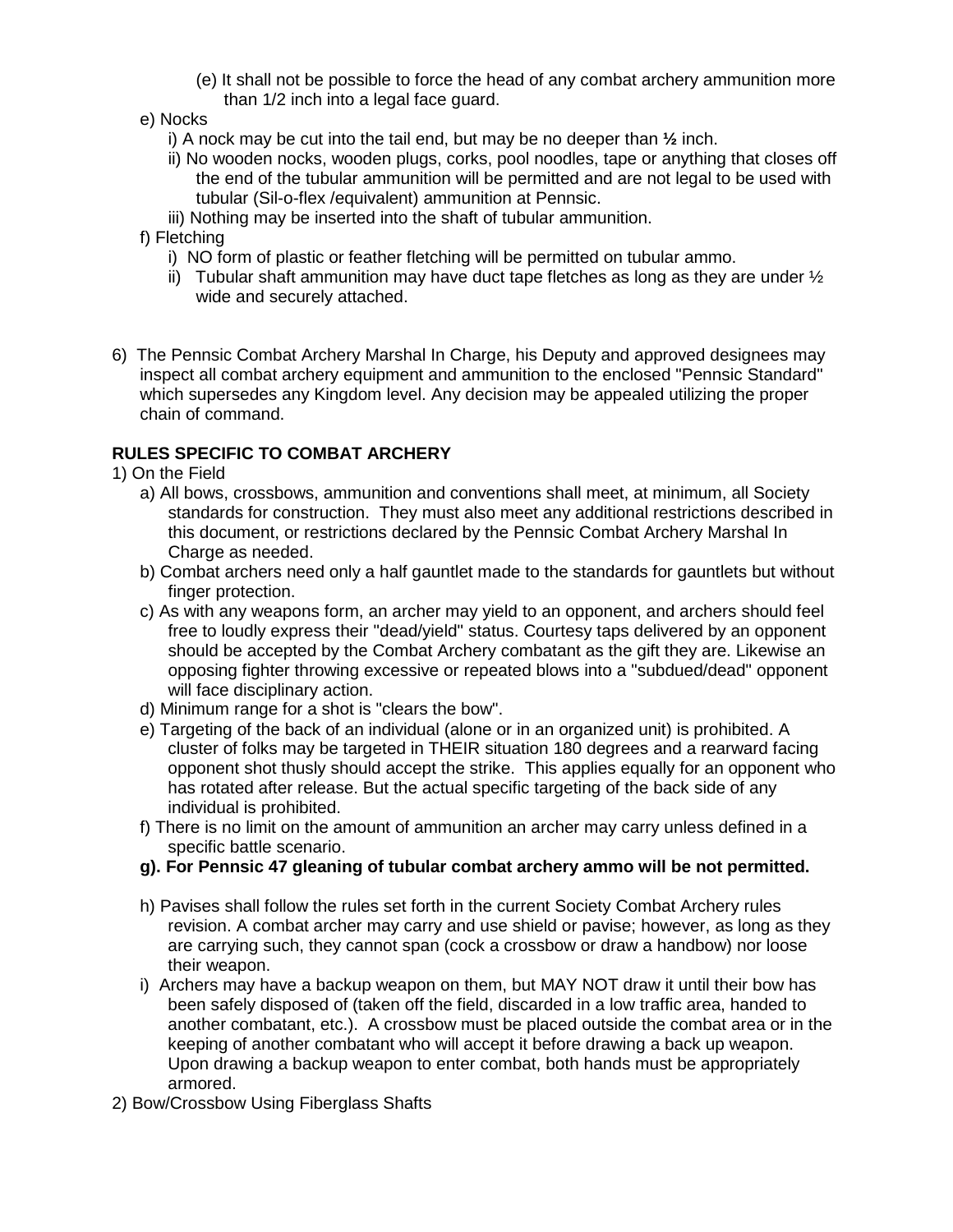- *a) A hand bow shooting fiberglass arrows must have a minimum 20-lb. pull to a maximum 30-lb. pull at 28 inch draw.*
- b) The handbow must be designed/constructed to safely draw 28 inches or it cannot be used in SCA combat.
- **c) A crossbow shooting fiberglass bolts must have a minimum 400"# to a maximum 600"# rating.**
- d) Any bow/crossbow that is allowed to shoot fiberglass ammunition may also use any tubular ammunition approved for use at Pennsic.
- 3) Bow/Crossbow Using Tubular (sil-o-flex or equivalent) Arrows
	- a) A handbow that measures over 30 lbs. and less than 50 lbs. is considered a heavy handbow and may only shoot tubular ammo. A heavy handbow must be marked with a 4-inch wide band of red material (tape, cloth, etc) that goes completely around the upper limb of the bow.
	- b) A crossbow that measures greater than 600"# and less than 1000"# is considered a heavy crossbow and may only shoot tubular ammunition. A heavy crossbow must be marked with a 4-inch wide band of red material (tape, cloth, etc) that goes completely around the right hand side of the prod as viewed by the archer.
	- c) Only tubular arrows or bolts may be shot from heavy bows and crossbows.

## **POST BATTLE SORTING**

After ANY Pennsic sponsored battle, ALL Combat Archery participants are required to help collect ALL arrows/bolts (not simply their own) and bring them to the designated area for reinspection (likely SOUTH of Battlefield just outside boundary).

The Process: After each battle, all fiberglass ammunition shall be placed in one pile & the tubular ammunition in another to facilitate re-inspection (by the marshals). The piles should then be subdivided by bolts & arrows forming 4 piles. Combat Archers (not marshals) will then divide the piles by owner (so cooperative help is appreciated at this critical juncture). Once an owner claims a pile is likely complete, marshals will begin the re-inspection process for ammunition integrity as quickly as available. Be sure you do not remove your arrows/bolts from the field until they have been inspected and marked for the next battle, as it is vitally important that we ensure the safety of all ammunition as well as obtain incidents of failure, if any. This process should also reduce loss due to theft as any ammunition noted as heading "away" should be suspect and questioned.

Note - If you are unable to help with the sorting/inspecting process, you must designate someone to take care of your ammo in your place. Scheduling occasionally requires you to be elsewhere, but do not abandon your ammo; it will not get inspected without someone claiming it.

*Editorial:* Patience is needed and anything you can do to aid the process is welcome; the marshals have protocols to follow to insure the safety and integrity of the ammunition being inspected. Anyone not able to assist can be promptly moved rearward in the inspection process to allow those "more helpful" be on their merry way faster.

## **OVERPOWERED AND NON-INSPECTION WARNING**

Anyone using fiberglass-shafted ammunition in a heavy bow or heavy crossbow will be banned from all fighting activities for the rest of Pennsic and will be subject to other disciplinary action via the proper Armored Combat violation inquiry procedure.

Likewise, ANY use of uninspected ammunition or weapons on the battlefields of Pennsic will prompt immediate removal from the battlefield and will be subject to other disciplinary action (including potential fighting ban) via the proper Armored Combat violation inquiry procedure.